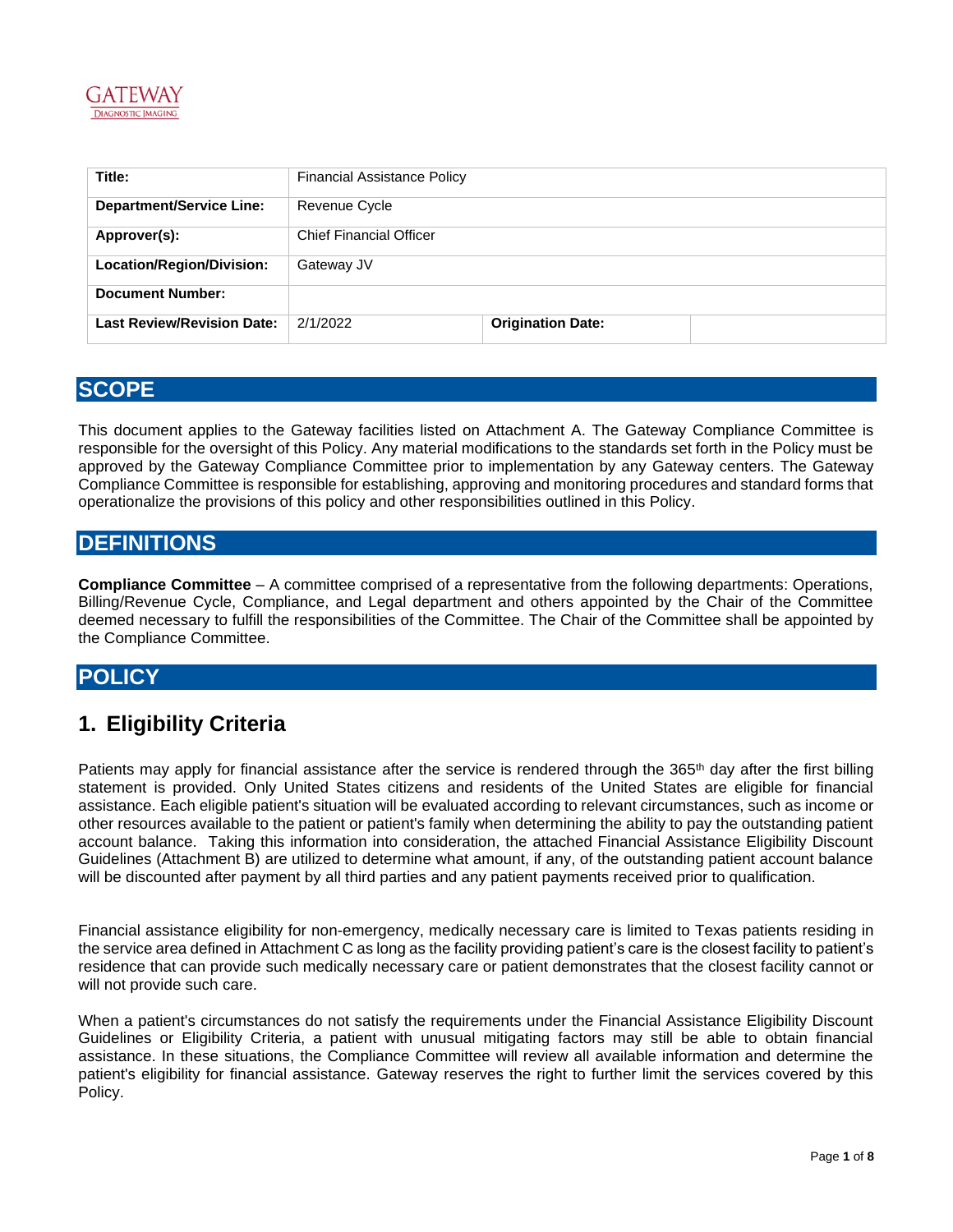# **2. Method for Applying or Obtaining Financial Assistance**

### **1. Application Process**

Applying for financial assistance can be initiated by a patient requesting assistance in person, over the phone at 1-817-601-6655, through the mail or via the Gateway website [\(www.gatewaydiagnostic.com\)](http://www.gatewaydiagnostic.com/). Mailed applications should be sent to Gateway Diagnostic Imaging, 7520 E. Independence Blvd, Suite 300, Charlotte, NC 28227, ATTN: Billing/Charity Care.

Additionally, Gateway can initiate an Assistance Application on behalf of the patient. It is ultimately the patient's responsibility to provide the necessary information to qualify for financial assistance.

#### **2. Community and Charitable Programs**

Patients of certain approved community and charitable organizations and programs with the same eligibility criteria as Attachment B qualify for financial assistance under this Policy. For organizations or programs not approved under this policy, another assistance application may be used if the same items on the Financial Assistance Application are satisfied or documentation is provided as to why they were not satisfied. The Financial Assistance Committee will be responsible for determining the approved organizations and programs.

### **3. Presumptive Eligibility for Financial Assistance**

Gateway may review credit reports and other publicly available information to determine, consistent with applicable legal requirements, estimated household size and income amounts for the basis of determining financial assistance eligibility when a patient does not provide an Assistance Application or supporting documentation.

### **4. Basis for Calculating Amounts Charges**

The level of financial assistance will be based on a classification as Financially Indigent or Medically Indigent, as defined below. However, in addition to any out-of-pocket amount the patient may have already paid prior to qualification or what is owed after qualifying as Medically Indigent, Gateway reserves the right to bill and collect a reasonable copayment (not to exceed \$25) for services rendered to patients who qualify for financial assistance at certain locations.

### **1. Financially Indigent**

"Financially Indigent" means a patient whose Yearly Household Income (as defined below in section 5.2.i) is less than or equal to 200% of the Federal Poverty Guidelines ("FPG"). These Financially Indigent patients are eligible for a 100% discount on outstanding patient account balances based on Schedule A of the Financial Assistance Eligibility Discount Guidelines (Attachment B).

Example: A patient with a Household Size of 3 (as defined below in section 5.2.ii) and Yearly Household Income of \$36,620 is eligible for a financial assistance discount of 100%.

#### **2. Medically Indigent**

"Medically Indigent" means a patient whose medical or hospital bills from all related or unrelated providers, after payment by all third parties, equal or exceed 5% of their Yearly Household Income and whose Yearly Household Income is greater than 200% but less than or equal to 500% of the FPG as set forth in Schedule B of the Financial Assistance Eligibility Discount Guidelines (Attachment B). These Medically Indigent patients will owe the lesser of the patient's account balance or 10% of the patient's gross charges.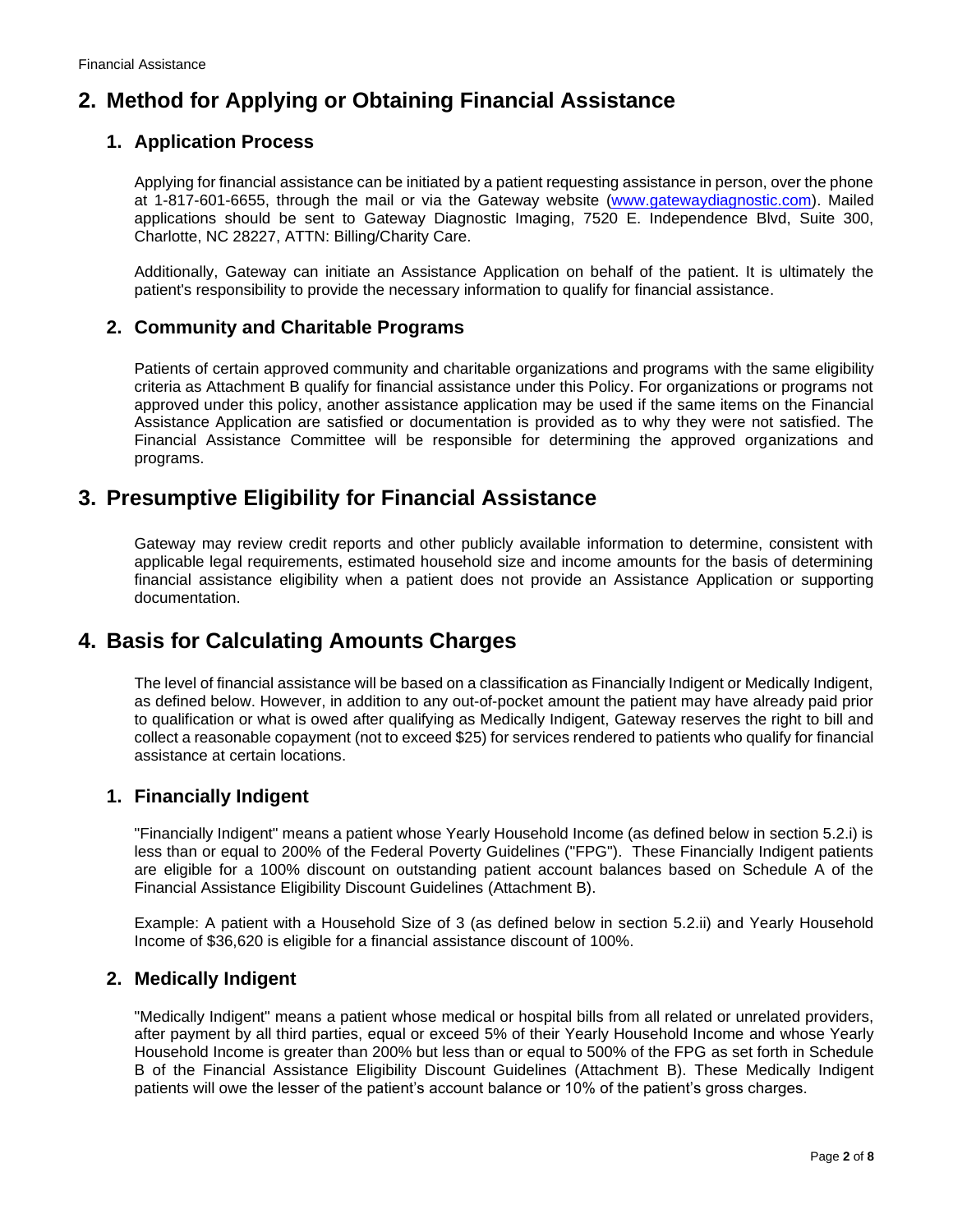Example: A patient with a Household Size of 4 and Yearly Household Income of \$85,000 (between 200 - 500% of FPG) is eligible for a financial assistance discount down to the calculated AGB amount if the patient's total outstanding bills, after all third-party payments, exceeds 5% of the Yearly Household Income. Assuming the patient's gross charges is \$50,000 and the patient's account balance is \$10,000 (which is greater than 5% of the Yearly Household Income); the patient's remaining obligation would be \$5,000. Please note, if the patient's remaining balance is already less than the calculated AGB amount, the patient will receive no additional fee reduction and will be responsible for paying the remaining balance.

#### **3. Financial Assistance Eligibility Discount Guidelines**

The Financial Assistance Eligibility Discount Guidelines are attached and are made a part of this Policy (Attachment B). The Financial Assistance Eligibility Discount Guidelines will be updated annually in accordance with the FPG as published in the Federal Register by the U.S. Department of Health and Human Services.

### **5. Determination of Financial Assistance**

#### **1. Financial Assistance Assessment**

Determination of financial assistance will be in accordance with procedures that may involve:

- i. An application process, in which the patient or the patient's guarantor is required to supply information and documentation relevant to making a determination of financial need; and/or,
- ii. The use of credit reports and other publicly available information that provide information on a patient's or a patient's guarantor's estimated household size and income amounts for the basis of determining financial assistance eligibility when a patient does not provide an Assistance Application or supporting documentation.

#### **2. Definition of Household Income and Household Size**

Determination of financial assistance will be based on the household income and size provided by the patient and/or by an estimated household income and size obtained from a third-party vendor.

- i. Household Income
	- a. Adults: If the patient is an adult, "Yearly Household Income" means the sum of the total yearly gross income or estimated yearly income of the patient and the patient's spouse.
	- b. Minors: If the patient is a minor, "Yearly Household Income" means the sum of the total yearly gross income or estimated yearly income of the patient, the patient's mother and the patient's father or legal guardian(s).
- ii. Household Size
	- a. Adults: In calculating the Household Size, include the patient, the patient's spouse, and any dependents (as defined by the IRC).
	- b. Minors: In calculating the Household Size, include the patient, the patient's mother, the patient's father, dependents of the patient's mother, and dependents of the patient's father.

#### **3. Income Verification**

Household income will be documented through any of the following mechanisms: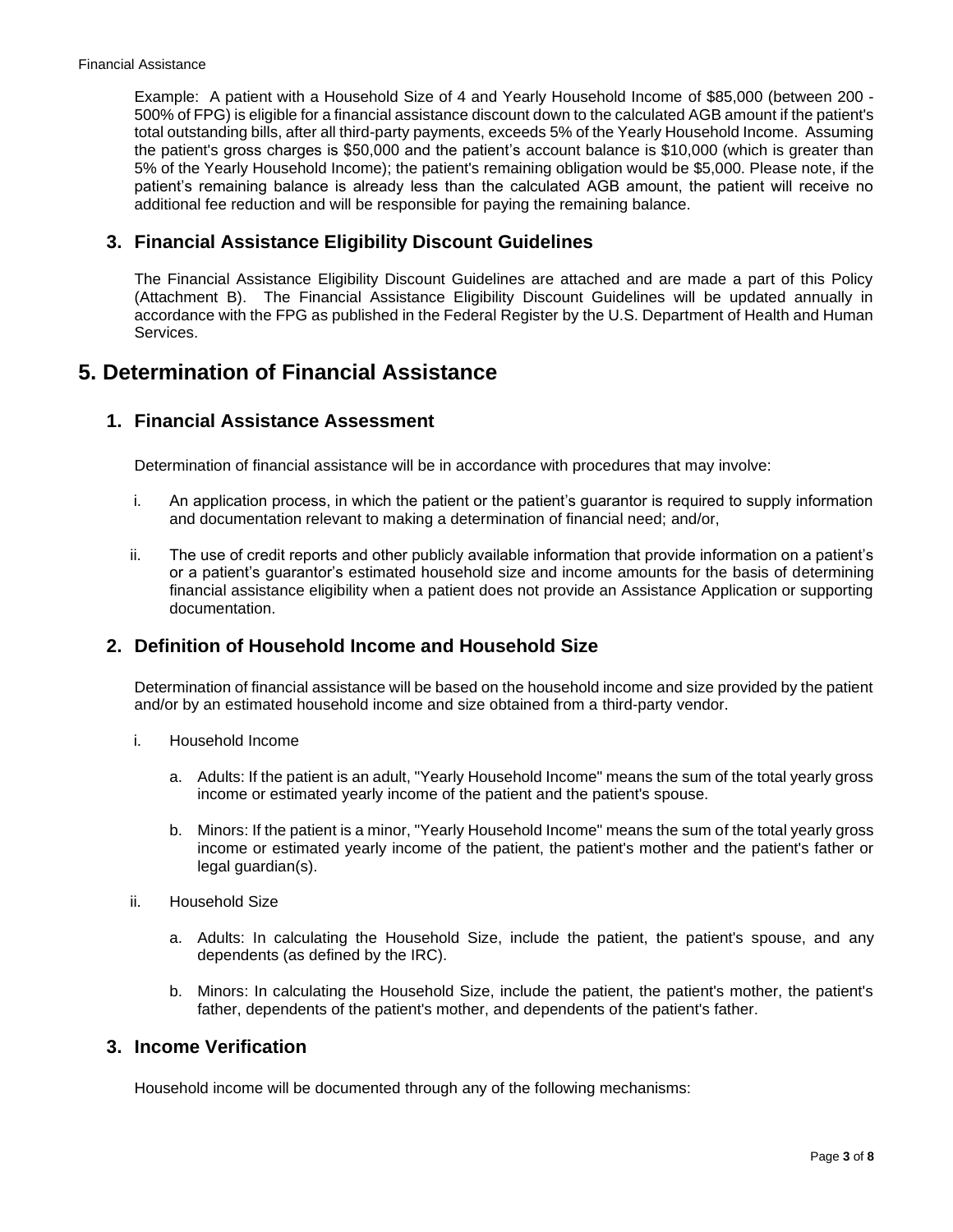#### Financial Assistance

- i. **Third Party Documentation**. By the provision of third party financial documentation including IRS Form W-2; Wages and Tax Statement; pay check remittance; individual tax return; telephone verification by employer; bank statements; Social Security payment remittance; Worker's Compensation payment remittance; unemployment insurance payment notice; Unemployment Compensation Determination Letters; response from a credit inquiry and other publicly available information; or other appropriate indicators of the patient's income. Third party documentation provided under this subsection will be handled in accordance with Gateway's information security procedures and the requirements of securing protected health information.
- ii. **Participation in a Means-Tested Benefit Program**. By the provision of documentation showing current participation in a public benefit program such as Medicaid; County Indigent Health Program; AFDC; Food Stamps; WIC; Medicare Low Income Subsidy; TexCare Partnership; or other similar means tested programs. Proof of Participation in any of the above programs indicates that the patient has been deemed Financially Indigent and therefore, is not required to provide his or her income on the Assistance Application.
- iii. **In cases where third party documentation is unavailable.** Verification of the patient's Yearly Household Income can be done in either of the following ways:
	- a. **Obtaining the patient's or responsible party's Written Attestation**. By obtaining an Assistance Application signed by the patient or responsible party attesting to the veracity of the patient's income information provided;
	- b. **Obtaining the patient's or responsible party's Verbal Attestation**. Through the written attestation of the Gateway employee completing the Assistance Application that the patient or responsible party verbally verified the patient's income information provided.

In both above instances where the patient or responsible party is unable to provide the requested third party verification of patient's income, the patient or responsible party is required to provide a reasonable explanation of why the patient or responsible party is unable to provide the required third party verification. Reasonable attempts will be used to verify patient's attestation and supporting information.

iv. **Expired Patients**. Expired patients, with no surviving spouse, may be deemed to have no income for purposes of calculation of Yearly Household Income. Documentation of income is not required for expired patients; however, documentation of estate assets may be required. The surviving spouse of an expired patient may apply for financial assistance.

#### **4. Financial Assistance Disqualification**

A patient may be disqualified for financial assistance after financial assistance has been granted for reasons that include, but are not limited to one of the following:

- i. **Information Falsification**. Financial assistance will be denied to the patient if the patient or responsible party provides false information including information regarding their income, household size, assets or other resources available that might indicate a financial means to pay for care.
- ii. **Other Payor Sources**. A patient must exhaust all other payment options, including private coverage, federal, state and local medical assistance programs, and other forms of assistance provided by thirdparties and fully cooperate and comply with eligibility requirements for any other healthcare program(s) and identifiable funding sources, including COBRA coverage (a federal law allowing for a time-limited extension of employee healthcare benefits), for which the patient may be qualified prior to being qualified for financial assistance. If a patient does not cooperate and fully pursue his or her options, financial assistance may be denied, or if an active approval is on file, revoked, and the patient will be responsible for any balances.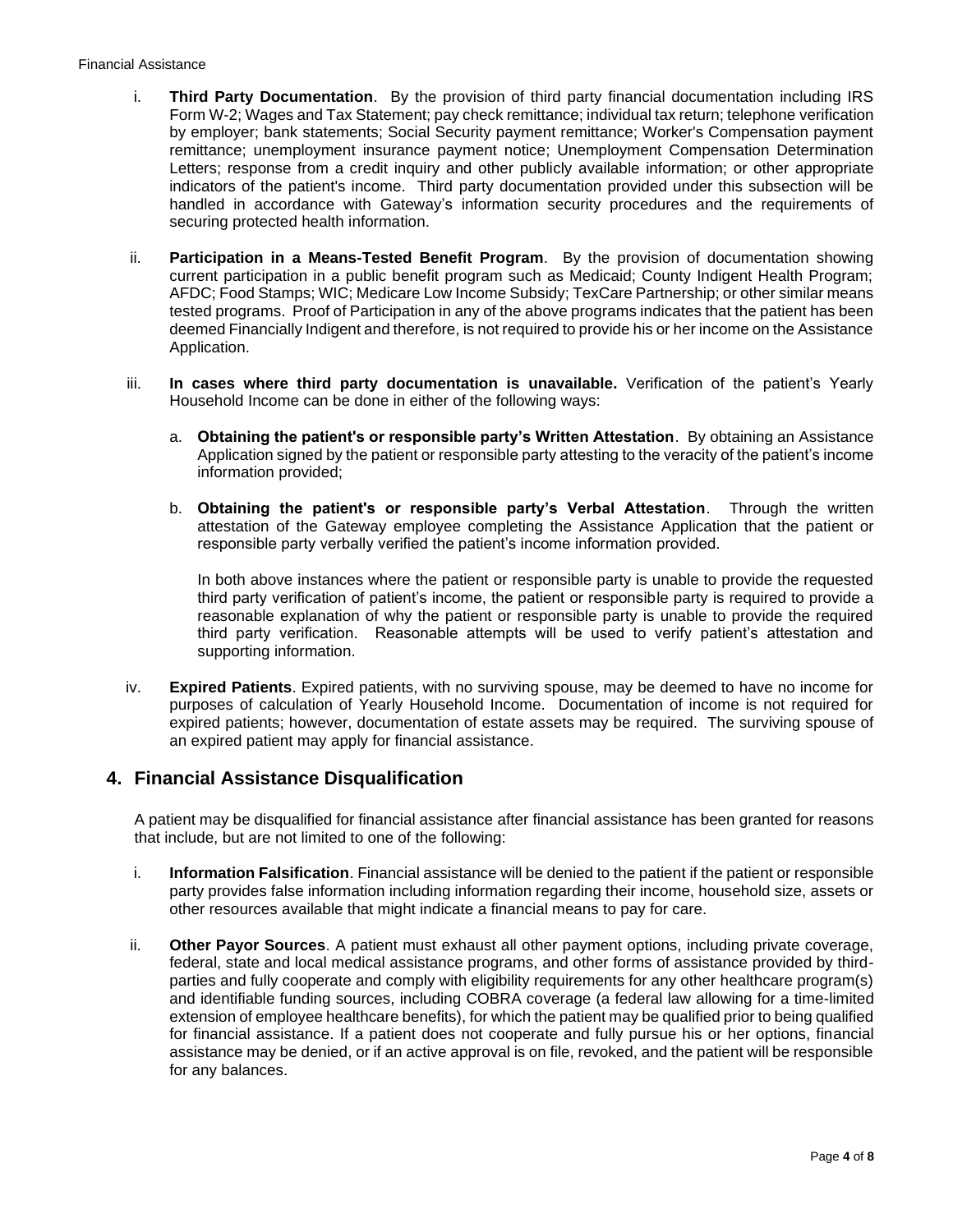iii. **Third Party Settlement**. Financial assistance will be denied if the patient receives a third party financial settlement associated with the care rendered by Gateway. The patient is expected to use the settlement amount to satisfy any patient account balances.

### **6. Measures to Publicize the Financial Assistance Policy**

The measures used to widely publicize this Policy to the community and patients include, but are not limited to the following:

- **1.** Posting the Policy and Assistance Application on the Gateway website at the following location: [https://www.gatewaydiagnostic.com.](https://www.gatewaydiagnostic.com/)
- **2.** Informs and notifies patients by the posting of a notice in the admitting areas and/or business offices of Gateway locations
- **3.** Gateway staff discuss when appropriate, in person or during billing and customer service phone contacts with patients.
- **4.** Paper copies of the Policy and Assistance Application are made available to all patients upon request and without charge.

### **7. Relationship to Collection Parties**

- **1.** During the verification process, while information to determine a patient's income is being collected, the patient may be treated as a private pay patient in accordance with other Gateway Policies.
- **2.** After the patient's account is reduced by the discounts based on the Financial Assistance Eligibility Discount Guidelines (Attachment B), the patient is responsible for the remainder of the outstanding patient account balances. Once the patient qualifies for financial assistance, Gateway will not pursue collections on the amount qualified for financial assistance.
- **3.** Gateway will under no circumstances refund to a patient or third party, any amounts paid prior to qualification for Financial Assistance.
- **4. The Policy does not affect any Gateway obligation under "Emergency Medical Treatment and Active Labor Act (EMTALA)". The Policy also does not alter or modify other policies concerning efforts to obtain payments from third-party payors.**

### **ATTACHMENTS**

Gateway Facilities and Controlled Affiliates (Attachment A) Gateway Financial Assistance Eligibility Discount Guidelines (Attachment B) Gateway Service Area (Attachment C)

### **RELATED DOCUMENTS**

Financial Assistance Affirmation Statement Financial Assistance Application

The information contained in this document should not be considered standards of professional practice or rules of conduct or for the benefit of any third party. This document is intended to provide guidance and, generally, allows for professional discretion and/or deviation when the individual health care provider or, if applicable, the "Approver" deems appropriate under the circumstances.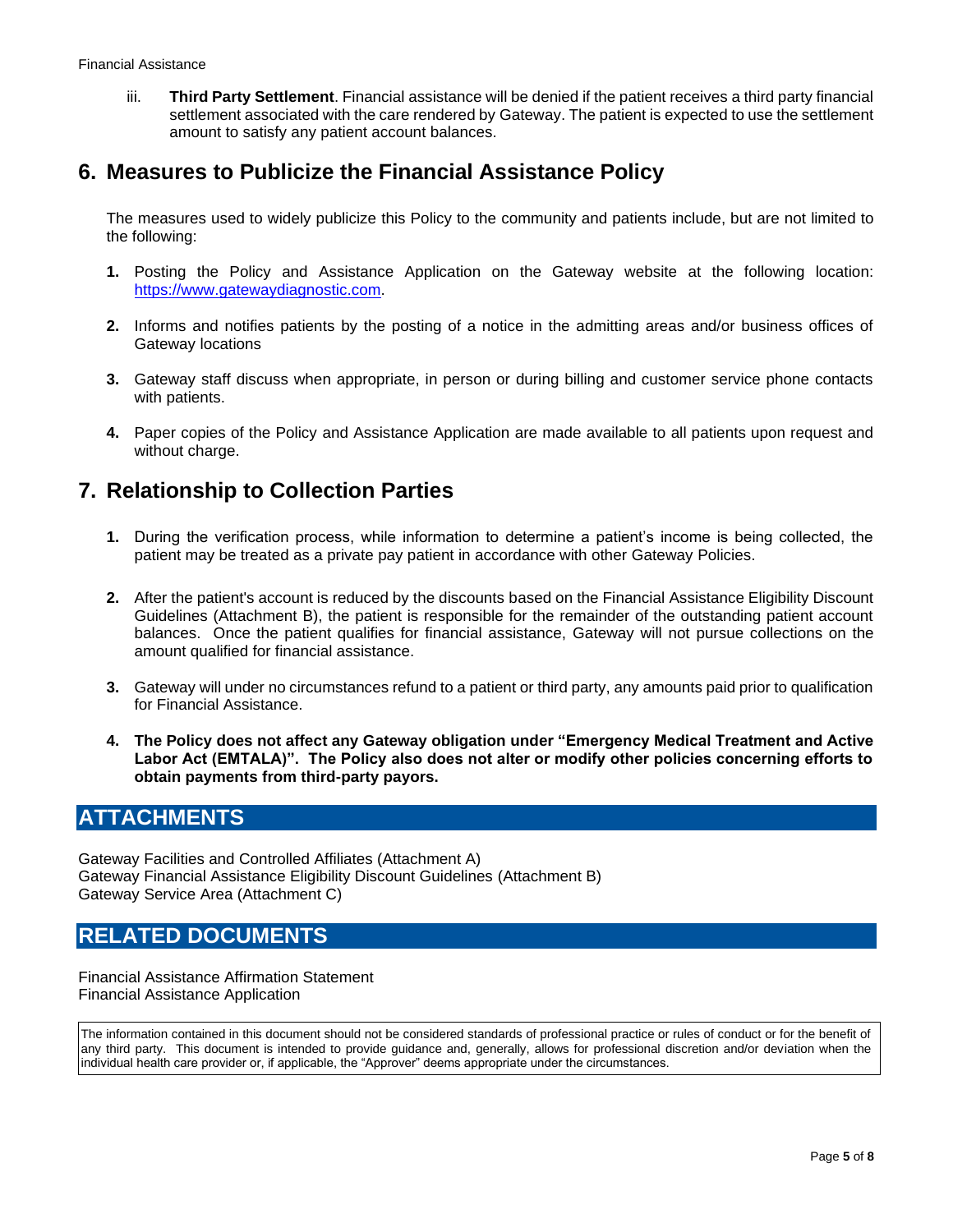#### **Attachment A Gateway Facilities and Controlled Affiliates**

Gateway Diagnostic Imaging Plano Gateway Diagnostic Imaging N. Richland Hills Gateway Diagnostic Imaging Frisco Gateway Diagnostic Imaging Ft. Worth Gateway Diagnostic Imaging Weatherford Gateway Diagnostic Imaging Richardson Gateway Diagnostic Imaging Keller Alliance Gateway Diagnostic Imaging Arlington Gateway Diagnostic Imaging Dallas Gateway Diagnostic Imaging South Ft. Worth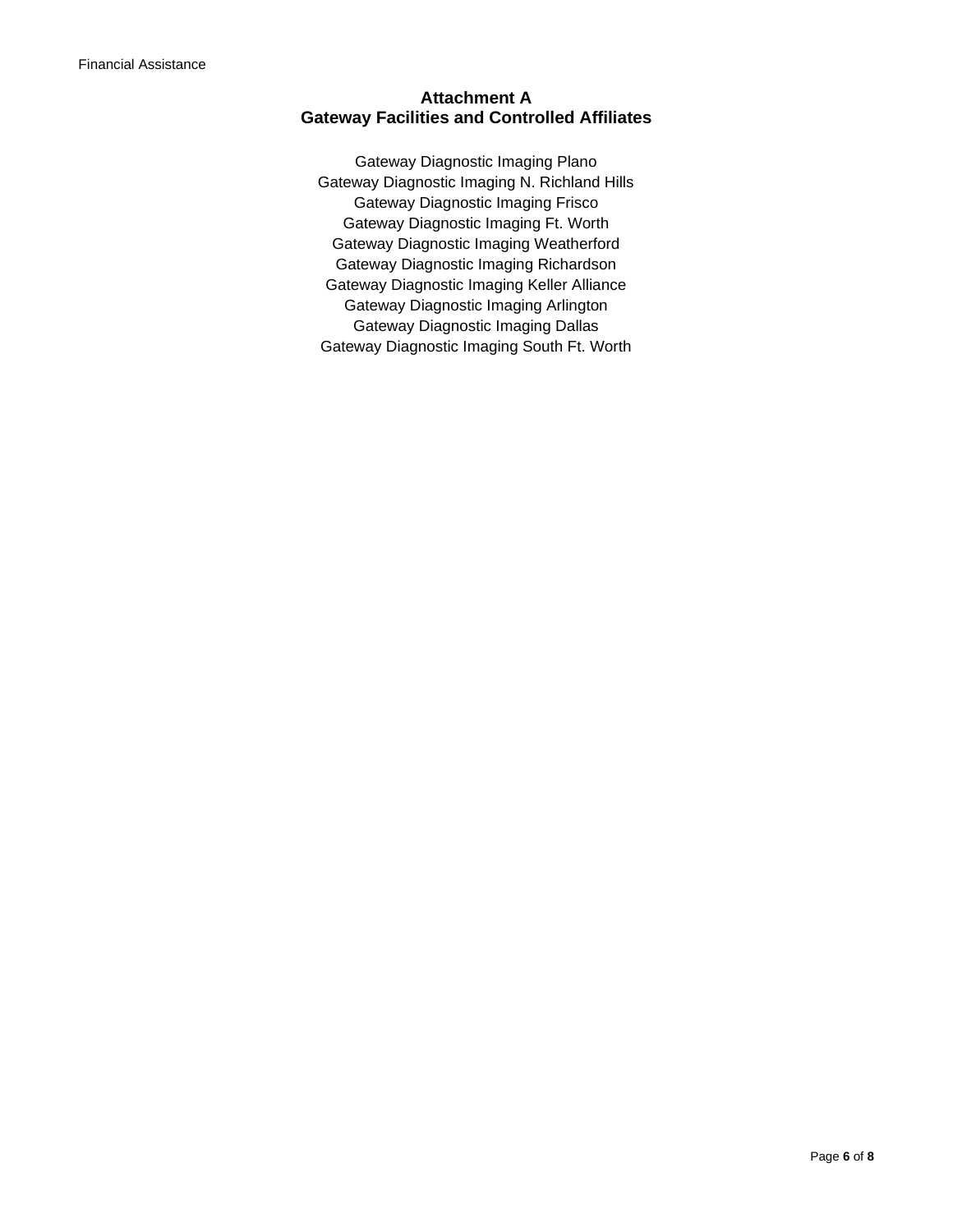#### **Attachment B Gateway Financial Assistance Eligibility Discount Guidelines** *Effective 02/01/2022*

Based on Federal Poverty Guidelines issued 1/12/2022

| <b>Financially Indigent Classification</b>                              |                      |  |
|-------------------------------------------------------------------------|----------------------|--|
| Patient's Yearly Income must be equal to<br>or less than the following: |                      |  |
| Number in Household                                                     | 200%                 |  |
| 1                                                                       | \$27,180             |  |
| 2                                                                       | \$36,620             |  |
| $\overline{\mathsf{3}}$                                                 | \$46,060             |  |
| 4                                                                       | \$55,500             |  |
| 5                                                                       | \$64,940             |  |
| 6                                                                       | \$74,380             |  |
| 7                                                                       | \$83,820             |  |
| 8                                                                       | \$93,260             |  |
| Patient<br>Responsibility                                               | 0% of Balance<br>Due |  |

#### **Medically Indigent Classification**

Balance due must be equal to or greater than 5% of the patient's Yearly Income for eligibility, and such Yearly Income must be equal to or less than the following:

| Number in Household           | Up to 500%                                                         |
|-------------------------------|--------------------------------------------------------------------|
|                               | \$67,950                                                           |
| 2                             | \$91,550                                                           |
| 3                             | \$115,150                                                          |
| 4                             | \$138,750                                                          |
| 5                             | \$162,350                                                          |
| 6                             | \$185,950                                                          |
| 7                             | \$209,550                                                          |
| 8                             | \$233,150                                                          |
| <b>Patient Responsibility</b> | Lesser of Patient<br>Account Balance or<br>10% of gross<br>charges |